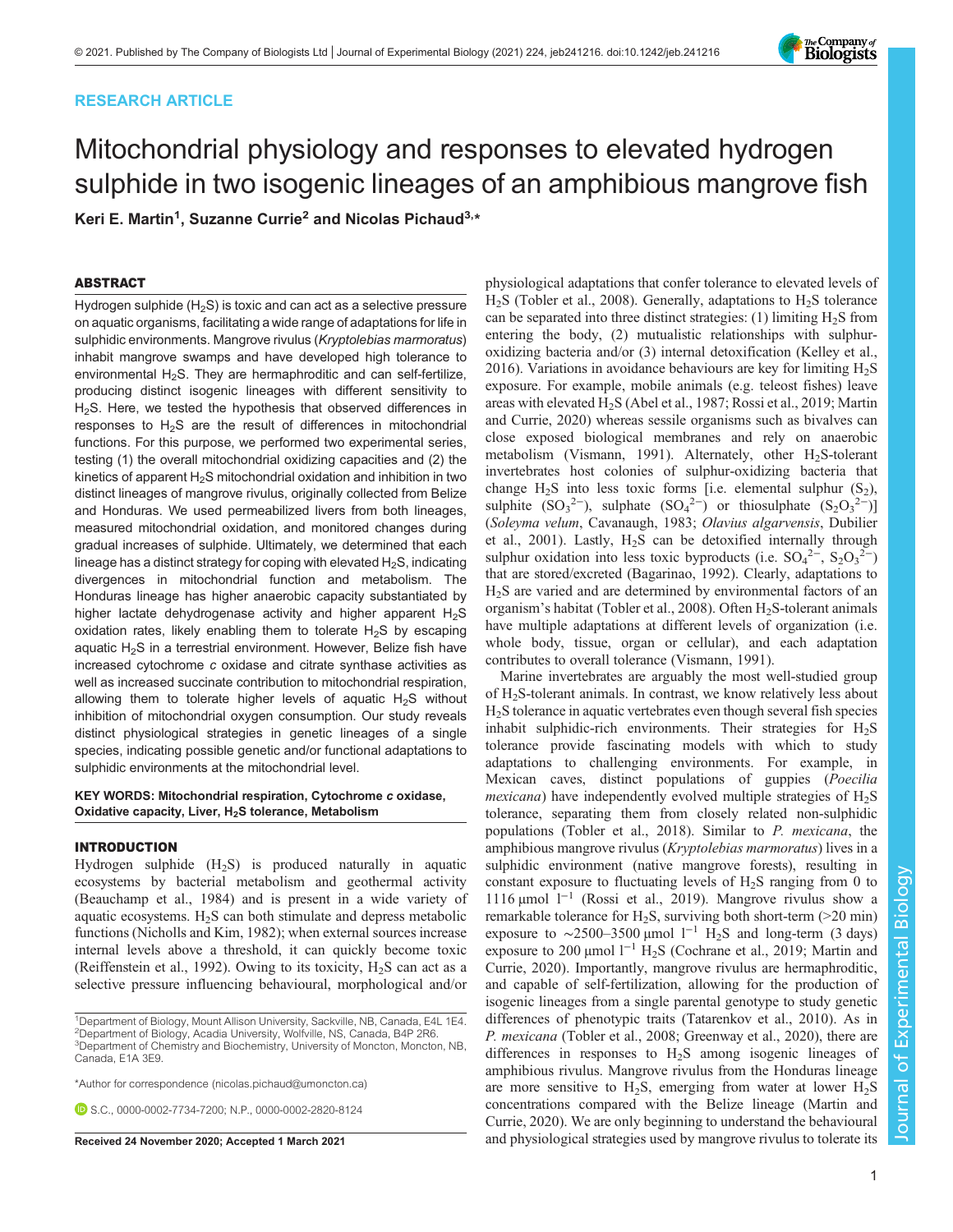sulphide-rich habitat. To date, these strategies include avoidance/ limited body exposure [\(Abel et al., 1987;](#page-8-0) [Rossi et al., 2019;](#page-9-0) [Martin](#page-8-0) and Currie,  $2020$  and modified H<sub>2</sub>S-resistant haemoglobin [\(Cochrane et al., 2019\)](#page-8-0), but these cannot fully explain their  $H_2S$ tolerance. Genetically distinct sub-populations of fish serve as critical tools for studying the adaptation of organisms to extreme environments ([Tobler et al., 2018\)](#page-9-0), but we do not know what physiological mechanisms may determine the observed differences in isogenic lineages in mangrove rivulus. We require a better understanding of internal detoxification mechanisms of  $H_2S$ , which could help to identify underlying physiological differences between lineages to improve our knowledge of how  $H_2S$  can act as a selective pressure on fishes inhabiting challenging environments.

Internal regulation of  $H_2S$  is a common strategy of  $H_2S$  tolerance as all animals have a limited ability to detoxify  $H<sub>2</sub>S$  internally in mitochondria ([Hildebrandt and Grieshaber, 2008](#page-8-0)).  $H_2S$  acts by reversibly binding to cytochrome  $c$  oxidase (Complex IV – COX) [\(Cooper and Brown, 2008](#page-8-0)), a key enzyme in the electron transport system (ETS) reducing  $O_2$  to  $H_2O$  upon electron transfer from the other components of the ETS. All animals produce  $H_2S$  internally. Endogenous  $H<sub>2</sub>S$  concentrations are controlled by mitochondrial oxidation, initiated by the enzyme sulphide:quinone oxidoreductase (SQR). This enzyme transfers electrons from the oxidation of  $H_2S$  to the ubiquinone (Q) in the inner mitochondrial membrane, enabling the sequential transport of electrons to complex III, cytochrome c and COX until the final acceptor of the ETS, oxygen [\(Hildebrandt](#page-8-0) [and Griehaber, 2008; Greenway et al., 2020\)](#page-8-0). However, if levels within the cell rise above the tolerable threshold,  $H_2S$  will inhibit COX, severely limiting mitochondrial ATP production ([Grieshaber](#page-8-0) [and Völkel, 1998\)](#page-8-0). In isolated tissue,  $5-15 \mu$ mol  $1^{-1}$  H<sub>2</sub>S stimulates mitochondrial sulphide oxidation, and levels over 15 µmol l−<sup>1</sup> begin to cause inhibition (e.g. marine clam, Silemya reidi, [Powell and](#page-9-0) [Somero, 1986](#page-9-0); soil amoeba, Acanthamoeba castellannii, [Lloyd](#page-8-0) [et al., 1981;](#page-8-0) rat, [Bartholomew et al., 1980](#page-8-0)). Key tissues involved in sulphur oxidation vary between species and include blood, outer body wall, kidney, liver, spleen and hepatopancreas [\(Bagarinao and](#page-8-0) [Vetter, 1989\)](#page-8-0), but the main site of  $H<sub>2</sub>S$  enzymatic oxidation is always mitochondria. To our knowledge, there are two main strategies for  $H_2S$  tolerance in mitochondria: (1)  $H_2S$ -resistant enzymes and/or (2) increased oxidation capacity [\(Tobler et al.,](#page-9-0) [2016](#page-9-0)). We know the  $H_2S$ -tolerant mangrove rivulus fish  $(K.$  marmoratus) does not have H<sub>2</sub>S-resistant COX [\(Cochrane](#page-8-0) [et al., 2019\)](#page-8-0), suggesting a reliance on alternate mechanisms of  $H_2S$ tolerance, such as increased oxidation capacity, but this has yet to be investigated. In fact, we have no baseline information on the mitochondrial physiology of this emerging model organism.

In this study, we used two isogenic lineages of mangrove rivulus and measured mitochondrial physiology and responses to  $H_2S$  to test the overarching hypothesis that functional differences at the level of the mitochondria underpin physiological and behavioural responses to sulphidic environments. To this end, we conducted two experimental series on permeabilized liver tissue, allowing us to investigate the different components of the ETS involved in  $H<sub>2</sub>S$ oxidation and its inhibitory effects. Given that we have no information on basic mitochondrial physiology in this species, our first experimental series was aimed at characterizing the overall mitochondrial oxidizing capacities of liver in the two lineages. Because of recently observed differences in  $H<sub>2</sub>S$  tolerance between the Belize and the Honduras lineages [\(Martin and Currie, 2020\)](#page-8-0), we predicted divergent oxidizing capacities resulting in metabolic differences in aerobic and anaerobic capacities. In the second experimental series, we measured the kinetics of apparent  $H_2S$ 

mitochondrial oxidation and its inhibitory effects on respiration in the two lineages. If independent adaptations to  $H_2S$  have evolved in the two isogenic lineages because of their differences in  $H_2S$ sensitivity ([Martin and Currie, 2020\)](#page-8-0), then we should observe mitochondrial functional differences. Specifically, we predicted that the two distinct isogenic lineages would have different strategies to cope with  $H_2S$ . These differences would be reflected by their capacities to resist increasing  $H_2S$  concentrations and to oxidize H2S, suggesting potential independent adaptations to sulphidic environments.

# MATERIALS AND METHODS

#### Animals

All experiments were performed using adult mangrove rivulus [Kryptolebias marmoratus (Poey 1880)] housed in a Conviron environmental chamber (CMP 3244) at Mount Allison University in New Brunswick, Canada. We housed fish individually in 120 ml containers with ∼80 ml brackish water (15 ppt; Instant Ocean, Aquarium Systems Inc.). Mangrove rivulus are hermaphrodites capable of self-fertilization ([Taylor, 2012\)](#page-9-0) and our fish have been bred in a laboratory for over 40 generations, creating distinct lineages with differentiation at multiple loci [\(Tatarenkov et al.,](#page-9-0) [2010\)](#page-9-0). We performed experiments with two distinct lineages: mangrove rivulus from the 50.91 lineage native to Twin Cayes, Belize (hereafter referred to as Belize), collected in 1991, and the Hon11 lineage from the Bay Islands, Honduras (hereafter referred to as Honduras), collected in 2006 [\(Tatarenkov et al., 2010](#page-9-0)). We maintained fish on a diel thermal cycle of 25°C (04:00 h) to 30°C (14:00 h), similar to mean temperature cycles experienced in mangrove tide pools in Belize [\(Ellison et al., 2012](#page-8-0); [Rossi et al.,](#page-9-0) [2019\)](#page-9-0). We maintained a photoperiod of 12 h:12 h light:dark and humidity of 60%. We fed fish live *Artemia* nauplii 4 days per week and bloodworms  $1 \times$  per week, with bi-weekly water changes. All protocols were approved by the Mount Allison University Animal Care Committee in accordance with the Canadian Council on Animal Care ( protocol no. 101840).

#### Series I: determination of metabolic capacity

To evaluate the metabolic capacity in our two isogenic lineages, we measured mitochondrial respiration rates in permeabilized livers and activities of key metabolic enzymes in liver homogenates.

#### Liver permeabilization

We netted fish (means $\pm$ s.e.m.; mass: 0.047 $\pm$ 0.001 g, length: 15.370 $\pm$ 0.014 mm) from containers, sedated them on ice and then killed them with a cranial blow. We quickly dissected livers and transferred them to an ice-cold relaxing solution (2.77 mmol l<sup>-1</sup> CaK<sub>2</sub>EGTA, 7.23 mmol l<sup>−1</sup> K<sub>2</sub>EGTA, 5.77 mmol l<sup>−1</sup> Na<sub>2</sub>ATP, 6.56 mmol l<sup>−1</sup> MgCl<sub>2</sub>, 20 mmol l<sup>−1</sup> taurine, 15 mmol l<sup>−1</sup> Na<sub>2</sub> phosphocreatine,<br>20 mmol l<sup>−1</sup> imidazole, 50 mmol l<sup>−1</sup> MES,0.5 mmol l<sup>−1</sup> imidazole, 50 mmol l<sup>-1</sup> MES,0.5 mmol l<sup>-1</sup> dithiothreitol, pH 7.1). For permeabilization, we used two pairs of sharp forceps that were inserted centrally into the sample, and we repeatedly tore apart the tissue in different directions until 0.1 mm sized fragments were obtained in the form of a loosely connected network. For each mitochondrial oxygen consumption experiment, permeabilized livers were pooled (Honduras: two livers for a mean± s.e.m. of 1.56±0.15 mg; Belize: three livers due to smaller body size for a mean of 1.48±0.16 mg). We then incubated the permeabilized livers in respiration medium (140 mmol l−<sup>1</sup> KCl, 5 mmol l−<sup>1</sup> KH<sub>2</sub>PO<sub>4</sub>, 20 mmol l<sup>−1</sup> HEPES, 3 mmol l<sup>−1</sup> MgCl<sub>2</sub>, 1% BSA w/v, pH 7.2) and put them on an orbital shaker at 4°C for 5 min. We then gently dry-blotted the permeabilized livers and weighed them on a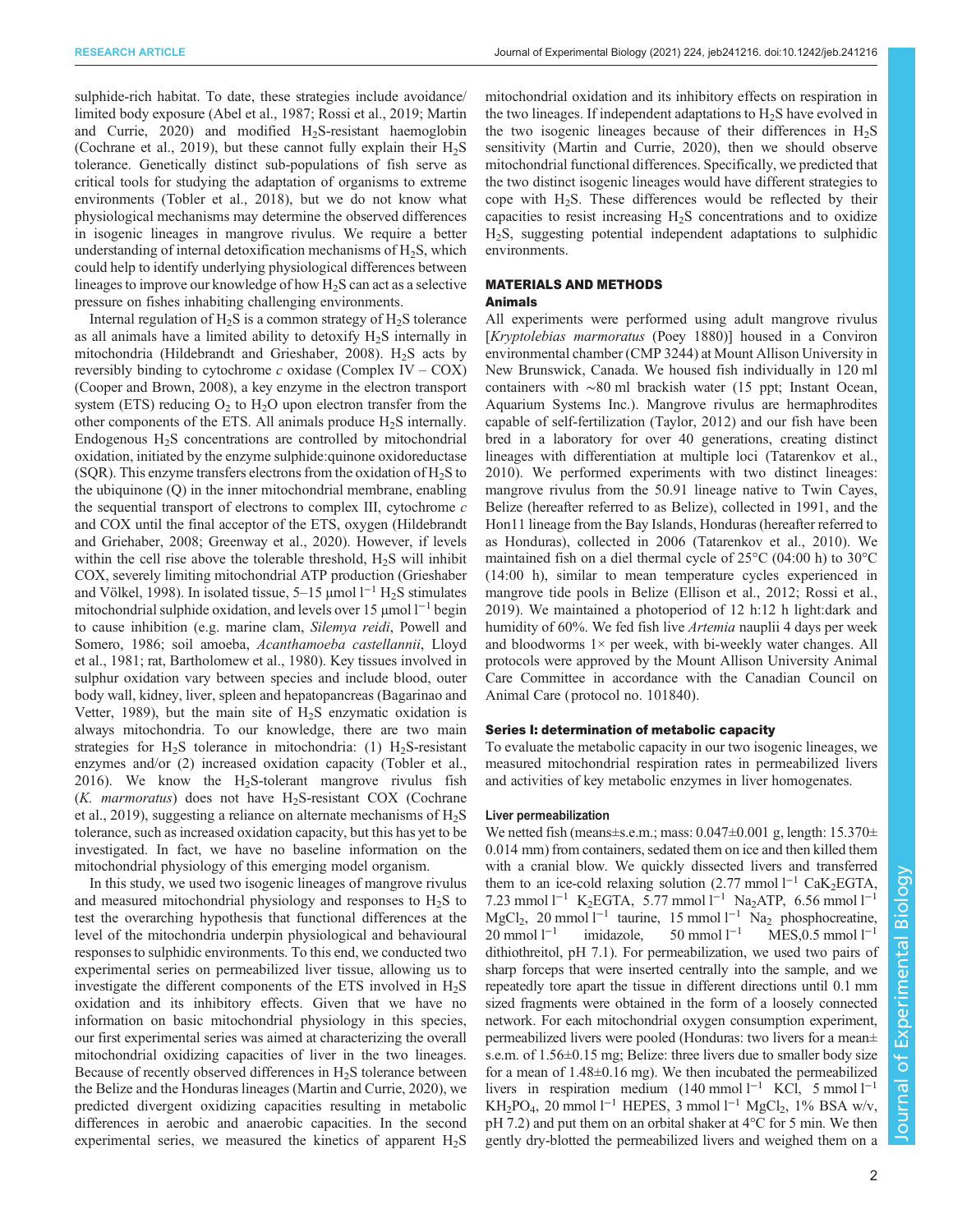Secura 225D-1S semi-micro balance (0.01 mg readability, Sartorius, Göttingen, Germany) before transferring them into the 2 ml chamber of an Oxygraph-O2K (Oroboros Instruments, Innsbruck, Austria) filled with air-saturated respiration medium with pyruvate (10 mmol l−<sup>1</sup> ) and malate (2 mmol l−<sup>1</sup> ). For the Belize lineage, we performed eight different experiments  $(N=8)$ , and for the Honduras lineage, we performed six different experiments  $(N=6)$ .

#### Measurement of respiration rates

In our first experimental series, we were interested in describing and comparing mitochondrial functions of the two mangrove rivulus isogenic lineages. Mitochondrial oxygen consumption was measured at 27.5°C in permeabilized livers of fish using a SUIT protocol [\(Pesta and Gnaiger, 2012;](#page-8-0) [Simard et al., 2018](#page-9-0)). After the signal was stabilized, we monitored the CI-LEAK respiration rate (non-phosphorylating state) in the presence of pyruvate and malate. Addition of ADP (5 mmol l−<sup>1</sup> ) allowed us to reach the CI-OXPHOS respiration rate, when electron transport in the ETS is coupled to the phosphorylation of ADP. Injection of cytochrome  $c$  (10 µmol  $1^{-1}$ , CIc-OXPHOS) allowed us to estimate the integrity of the mitochondrial outer membrane [\(Kuznetsov et al., 2008](#page-8-0)). We then added succinate  $(10 \text{ mmol } 1^{-1})$  to evaluate the mitochondrial oxygen consumption with the contributions of complexes I and II (CI+CII-OXPHOS). We subsequently performed injections of rotenone (0.5 µmol  $1^{-1}$ , inhibitor of complex I) and malonate (5 mmol l−<sup>1</sup> , inhibitor of complex II) before evaluating apparent mitochondrial  $H_2S$  oxidation (see Series II below). Mitochondrial respiration rates are expressed as pmol O<sub>2</sub> s<sup> $-1$ </sup> mg<sup> $-1$ </sup> tissue.

## Mitochondrial ratios

We used the different respiration rates to calculate several mitochondrial ratios. First, we used CI-LEAK and CI-OXPHOS to calculate the  $P_I/L_I$  ratio at the level of complex I (CI-OXPHOS/ CI-LEAK), which is an indicator of mitochondrial quality and of mitochondrial coupling ([Gnaiger, 2009](#page-8-0); [Iftikar et al., 2014](#page-8-0)). We also evaluated the cytochrome c effect by dividing the CI-OXPHOS rate by the mitochondrial oxygen consumption obtained after injection of cytochrome c (CIc-OXPHOS): an injection of cytochrome c that results in a 15% increased oxygen consumption indicates a compromised outer mitochondrial membrane, likely owing to the permeabilization [\(Kuznetsov et al., 2008\)](#page-8-0). These two ratios served as a quality control for our permeabilized preparations. Finally, we calculated the succinate contribution to the oxygen consumption as (CI+CII-OXPHOS–CIc-OXPHOS)/CI+CII-OXPHOS, which represents the percentage increase of oxygen consumption after addition of succinate; a ratio close to 0.0 indicates that the added substrate did not increase the oxygen consumption markedly, while a ratio of 0.5 indicates a 50% increase, a ratio of 1.0 indicates a 100% increase (doubling), and so forth.

## Enzymatic activities and complex IV maximal capacity

We measured citrate synthase (CS) and lactate dehydrogenase (LDH) enzymatic activities in liver homogenates ( $N=8$  and  $N=6$  for Belize and Honduras, respectively) as proxies of aerobic and anaerobic metabolism, respectively. For this experiment, we used a BioTek Synergy H1 microplate reader (BioTek®, Montreal, QC, Canada) set at 27.5°C. Livers were homogenized in 100 mmol  $1^{-1}$ potassium phosphate buffer, pH 7.0. CS activity was measured at 412 nm for 4 min by measuring the reduction of 5,5-dithiobis-2 nitrobenzoic acid (DTNB,  $\varepsilon$ =13.6 ml cm<sup>-1</sup> µmol<sup>-1</sup>) using a 100 mmol l−<sup>1</sup> imidazole-HCl buffer containing 0.1 mmol l−<sup>1</sup> DTNB, 0.1 mmol l<sup>−1</sup> acetyl-CoA and 0.15 mmol l<sup>−1</sup> oxaloacetic acid, pH 8.0 ([Ekström et al., 2017\)](#page-8-0). LDH activity was determined at 340 nm for 4 min by following the disappearance of NADH  $(\varepsilon=6.22 \text{ ml cm}^{-1} \text{ \mu} \text{mol}^{-1})$  using a 100 mmol l<sup>-1</sup> potassium phosphate buffer complemented with 0.16 mmol l<sup>−1</sup> NADH and 0.4 mmol l−<sup>1</sup> pyruvate, pH 7.0 [\(Ekström et al., 2017](#page-8-0)). Enzymatic activities were normalized by total protein content measured by the bicinchoninic acid method ([Smith et al., 1985\)](#page-9-0) and are expressed as U mg−<sup>1</sup> protein where U represents 1 μmol of substrate transformed to product in 1 min.

In separate experiments, we evaluated the complex IV maximal capacity in liver homogenates  $(N=8)$  and  $N=6$  for Belize and Honduras, respectively). Livers were homogenized on ice in an imidazole buffer (50 mmol l<sup>−1</sup> imidazole, 2 mmol l<sup>−1</sup> MgCl<sub>2</sub>, 5 mmol l−<sup>1</sup> EDTA, 0.9% Triton X-100, pH 7.4) and the resulting homogenates were centrifuged at 750  $g$  for 5 min at 4 $\degree$ C to remove cellular debris. We collected the supernatant and directly transferred it to the Oxygraph-O2K chambers with respiration medium complemented with 20 mmol l−<sup>1</sup> glucose, 10 mmol l−<sup>1</sup> ascorbic acid and 150 µmol  $l^{-1}$  cytochrome c ([Blier and Lemieux, 2001](#page-8-0); [Pichaud et al., 2010\)](#page-9-0). After signal stabilization, we monitored the complex IV maximal capacity at 27.5°C.

#### Series II: H<sub>2</sub>S mitochondrial kinetics

Given the known effects of  $H_2S$  on mitochondrial dynamics in other  $H<sub>2</sub>S$ -tolerant organisms, our second experimental series was designed to determine the effects of  $H_2S$  on mitochondrial functions in our two mangrove rivulus lineages. It is worth noting that the  $H_2S$ oxidation measured here reflects the incremental oxygen consumption rate observed upon H2S addition and, thus, cannot be entirely attributed to SQR activity but also to other ETS components (such as complex III). Hence, the oxidation rates measured are hereafter referred to apparent  $H_2S$  oxidation.

## Apparent H<sub>2</sub>S mitochondrial oxidation and mitochondrial oxygen consumption inhibition

After inhibition of complexes I and II (described in Series I), we added increasing concentrations of sulphide to the chambers to evaluate apparent mitochondrial H<sub>2</sub>S oxidation. Stock solutions of sulphide (20 mmol  $1^{-1}$ , 2 mmol  $1^{-1}$  and 0.2 mmol  $1^{-1}$ ) were freshly prepared just before the experiment using  $Na<sub>2</sub>S·9H<sub>2</sub>O$  (Sigma-Aldrich Canada, Oakville, Canada) dissolved in deoxygenated reverse osmosis water. We used 6 mol l−<sup>1</sup> hydrochloric acid (HCl) to maintain pH within environmentally relevant levels, to avoid precipitation of Na<sub>2</sub>S·9H<sub>2</sub>O ( $\sim$ 6.7; [Rossi et al., 2019\)](#page-9-0) and to ensure that the primary sulphur species present was  $H_2S$ . For each experiment, one Oxygraph-O2K chamber contained the respiration medium and the experimental substrates with the permeabilized livers. The second of the paired chambers did not contain any tissue in order to account for chemical background owing to oxygen consumption in the presence of  $H_2S$ , which was subtracted from the respective values in the presence of tissue [\(Völkel and](#page-9-0) [Grieshaber, 1997](#page-9-0)). Specifically, injections of 1, 2, 5, 10, 4×20 and 5×50 µmol l−<sup>1</sup> of sulphide were performed until we observed complete inhibition of mitochondrial oxygen consumption. At the end of each experiment, we added antimycin A (inhibitor of complex III) to completely inhibit the electron transport in the ETS and ensure that the sulphide concentrations used were inhibiting mitochondrial respiration to the same level. As  $H<sub>2</sub>S$  is both an electron donor to the mitochondrial sulphide oxidase and an inhibitor of complex IV, these concentrations allowed us to sequentially evaluate apparent mitochondrial  $H_2S$  oxidation at low sulphide concentrations (0 to 98 µmol  $1^{-1}$ ) and mitochondrial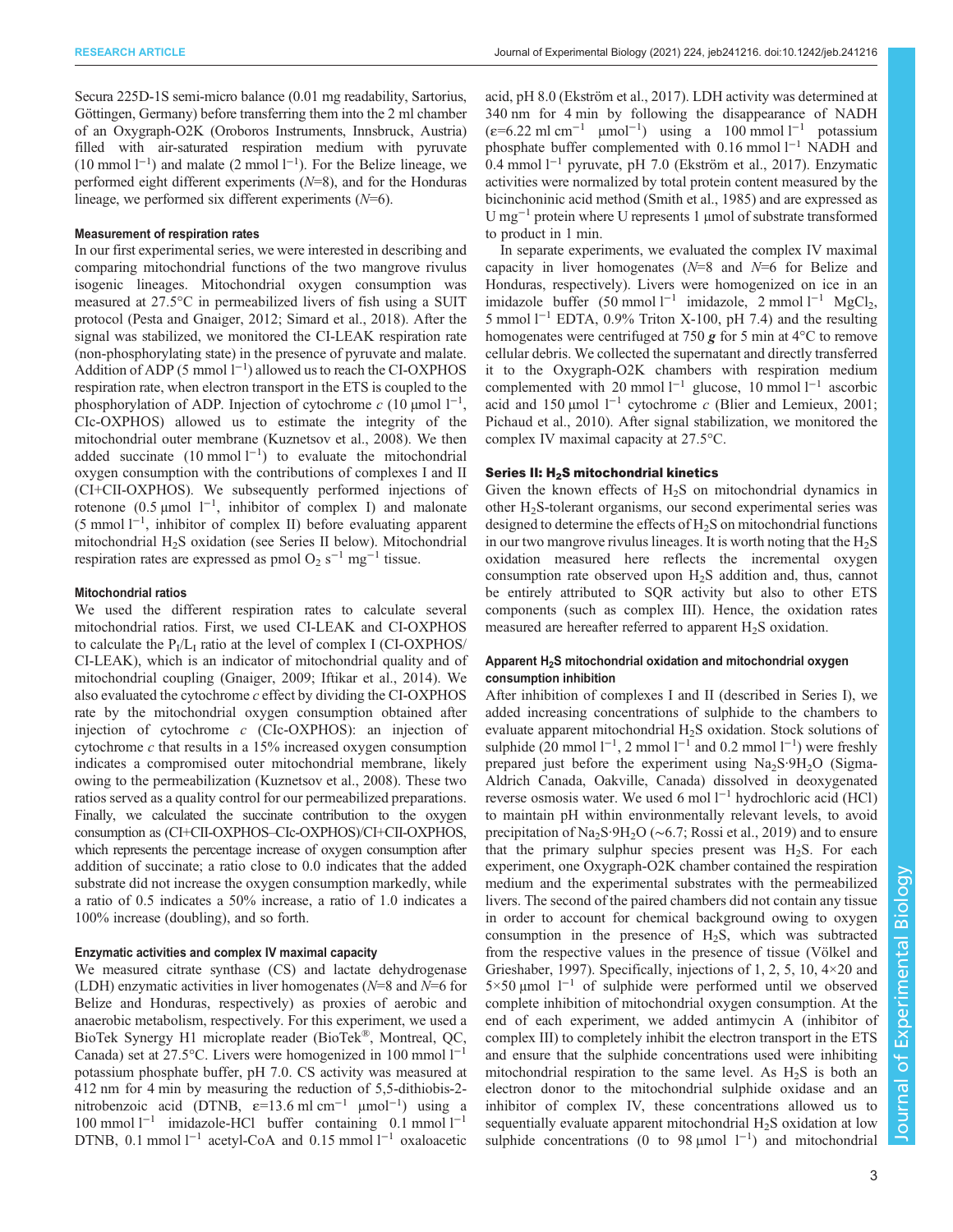oxygen consumption inhibition at high sulphide concentrations (98 to 348 µmol  $1^{-1}$ ). For apparent H<sub>2</sub>S mitochondrial oxidation, we used a two-parameter Michaelis–Menten curve to estimate the maximum rate of apparent  $H_2S$  oxidation ( $V_{\text{max}}$ ) and the affinity of sulphide oxidase for  $H_2S(K_m)$  for each mangrove rivulus lineage according to:

$$
y = \frac{V_{\text{max}} \times x}{K_{\text{m}} \times x}.
$$
 (1)

For H2S mitochondrial oxygen consumption inhibition, we converted the data to percentage inhibition of mitochondrial respiration and used a four-parameter log-logistic function to estimate the concentration of H<sub>2</sub>S causing 50% of maximal oxygen consumption inhibition (50% effective concentration,  $EC_{50}$ ) according to:

$$
y = a + \frac{d - a}{[1 + (x/c)^b]},
$$
 (2)

where  $a$  is the theoretical response at zero concentration,  $b$  is the Hill's slope,  $c$  is the inflection point and  $d$  is the theoretical response at infinite concentration.

#### Complex IV maximal capacity and inhibition by  $H_2S$

After evaluating the complex IV maximal capacity (see Series I), we injected sulphide step by step to inhibit this complex (0 to 498 μmol l<sup>-1</sup>). Again, we evaluated the chemical background owing to oxygen consumption in the presence of  $H_2S$  in parallel without homogenates and subtracted this from the respective values in the presence of homogenates. The data were normalized by total protein content measured with the bicinchoninic acid method ([Smith et al.,](#page-9-0) [1985](#page-9-0)) for complex IV maximal capacity and converted to percentage inhibition of complex IV. We used a four-parameter log-logistic function to estimate the concentration of sulphide causing 50% of maximal complex IV inhibition  $(EC_{50})$  according to Eqn 2.

#### Statistical analysis

Statistical data analyses were performed in R version 3.6.2 [\(https://](https://www.r-project.org/) [www.r-project.org/](https://www.r-project.org/)). For mitochondrial respiration rates, mitochondrial ratios, complex IV, and CS and LDH activities, Student's t-tests were performed after verifying data normality (Shapiro–Wilk) and homogeneity of variances (F test), and data were transformed when required. For apparent  $H_2S$  mitochondrial oxidation, kinetic calculations of  $V_{\text{max}}$  and  $K_{\text{m}}$  were performed using the 'drc' package [\(Ritz et al., 2015\)](#page-9-0) and comparison of kinetic parameters between Belize and Honduras lineages was performed using the means of differences ('compParm' function). For mitochondrial respiration and complex IV inhibition by  $H_2S$ ,  $EC_{50}$  values for Belize and Honduras lineages were calculated with the 'drc' package and compared using the 'EDcomp' function ([Ritz et al., 2015\)](#page-9-0). Statistical significance was set at  $P<0.05$ .

#### RESULTS

#### Series I: determination of metabolic capacity in the two isogenic lineages

#### Mitochondrial respiration rates and mitochondrial ratios

Fish from the Belize lineage displayed statistically lower CI-LEAK and CI-OXPHOS respiration rates compared with fish from the Honduras lineage  $(P<0.001$  and  $P=0.009$ , respectively; [Fig. 1A](#page-4-0)). Moreover, the  $P_I/L_I$  ratio, an indicator of mitochondrial coupling at the level of complex I, was also lower in Belize compared with

Honduras fish  $(P=0.010;$  [Fig. 1](#page-4-0)B). For all liver permeabilizations, addition of cytochrome c did not increase respiration rates, attesting to the intactness of the outer mitochondrial membrane for both lineages ([Fig. 1B](#page-4-0)). When measuring CI+CII-OXPHOS with addition of succinate as an oxidative substrate, fish from both lineages showed marked increases in mitochondrial oxygen consumption (135.5 and 93.7% increase for Belize and Honduras, respectively; [Fig. 1](#page-4-0)A). However, no significant differences were detected between lineages for CI+CII-OXPHOS or for CII-OXPHOS (when rotenone was added to inhibit complex I). Interestingly, the succinate contribution to mitochondrial respiration was significantly higher for Belize than for Honduras fish  $(P<0.001$ ; [Fig. 1](#page-4-0)B). Altogether, these results suggest fundamental differences in mitochondrial physiology between lineages. Although the ratios calculated cannot be interpreted as definitive evidence for substrate oxidation efficiency at different steps of the ETS in the two lineages, they suggest that the Belize lineage relies more on succinate as an oxidative substrate for complex II than the Honduras lineage, and that the Honduras lineage has increased complex I oxidative capacity compared with the Belize lineage ([Fig. 1](#page-4-0)).

## Enzymatic activities and complex IV maximal capacity

To evaluate the general aerobic and anaerobic capacities of the Belize and Honduran lineages, we measured CS activity and complex IV maximal capacity (aerobic metabolism), as well as LDH activity (anaerobic metabolism). Interestingly, Belize fish had significantly lower LDH activity  $(P<0.001$ ; [Fig. 2](#page-4-0)A) than Honduras fish. Enzymatic activities of CS and complex IV maximal capacity were both significantly higher in Belize fish  $(P=0.013$  and  $P=0.004$ , respectively; [Fig. 2B](#page-4-0),C). These results also demonstrate distinct lineage differences and indicate that Belize fish have an increased aerobic capacity and a decreased anaerobic capacity compared with fish from the Honduran lineage.

#### Series II: H<sub>2</sub>S mitochondrial kinetics

#### Apparent H<sub>2</sub>S mitochondrial oxidation and mitochondrial oxygen consumption inhibition

We used increasing concentrations of sulphide to stimulate entry of electrons into the ETS via sulphide oxidase. From 0 to approximately 100 µmol l−<sup>1</sup> sulphide, we observed that the oxygen consumption was steadily increasing for both lineages. For both lineages, the apparent H<sub>2</sub>S oxidation followed Michaelis–Menten kinetics, as denoted by good curve fits ( $R^2$ =0.978 and  $R^2$ =0.971 for Belize and Honduras, respectively; [Fig. 3](#page-5-0)A). Interestingly, while  $K<sub>m</sub>$  was not significantly different between lineages,  $V_{\text{max}}$  was significantly higher for Honduras fish (P<0.001; [Fig. 3](#page-5-0)A). These data suggest that the Belize and Honduran lineages oxidized  $H_2S$  at different rates, but that both lineages have a sulphide oxidase with similar affinity for H2S. Moreover, when higher sulphide concentrations were used to inhibit mitochondrial respiration, both lineages exhibited similar inhibition patterns. However, slightly but not significantly higher  $EC_{50}$  values were observed in Belize fish ( $P=0.064$ ; [Fig. 3](#page-5-0)B). These data suggest that mitochondrial respiration in our two lineages exhibits modest differences in sensitivity to  $H_2S$ .

#### Complex IV inhibition by H<sub>2</sub>S

As complex IV is the mitochondrial complex sensitive to  $H_2S$ , we then measured the inhibition of complex IV maximal capacity by H2S. For both lineages, complex IV maximal capacity was similarly inhibited by  $H_2S$  [\(Fig. 4](#page-6-0)). Specifically, both lineages showed maximal inhibition at approximately 300 µmol  $1^{-1}$  sulphide with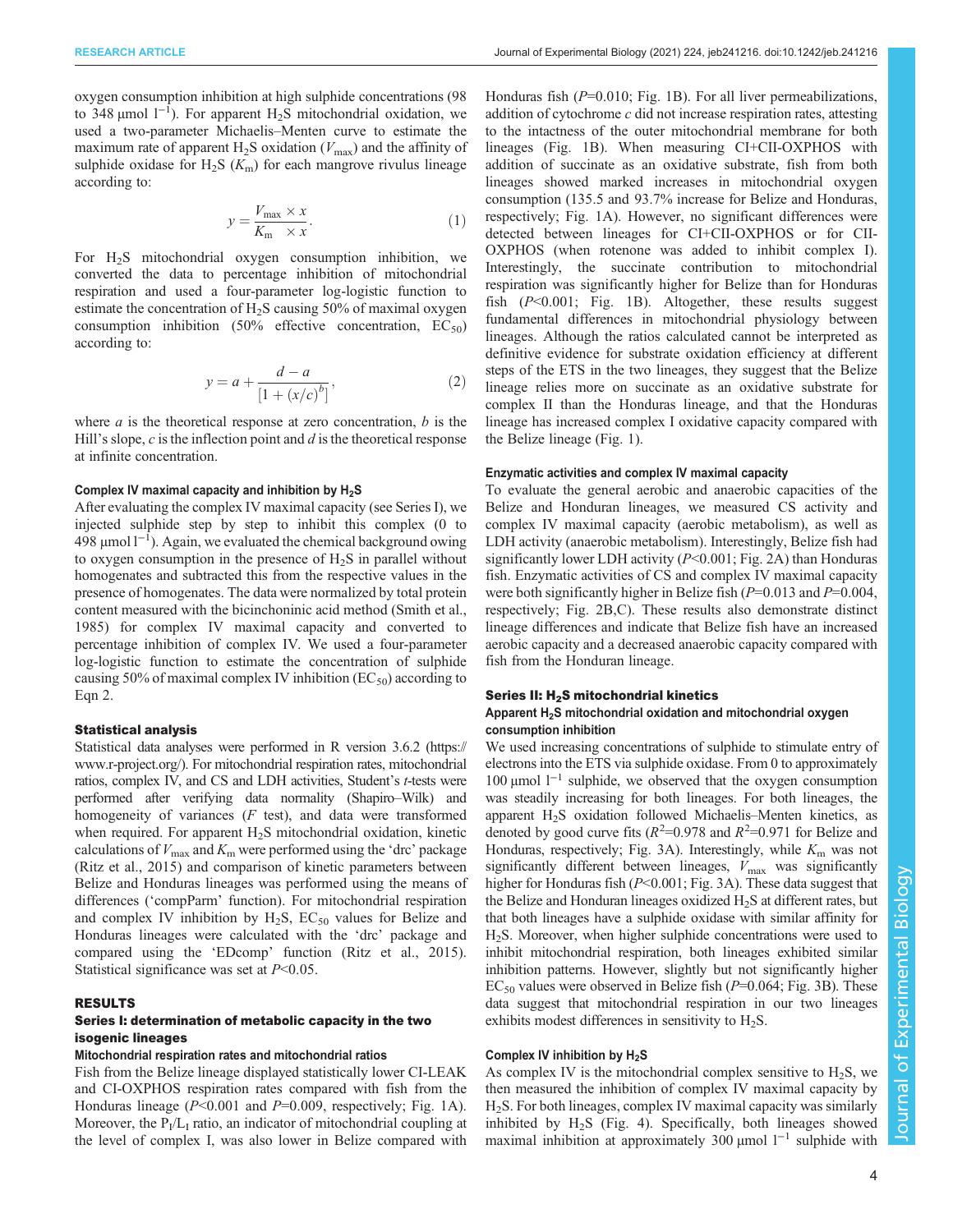<span id="page-4-0"></span>

Fig. 1. Mass-specific oxygen consumption rates and mitochondrial ratios measured in permeabilized livers of mangrove rivulus fish, Kryptolebias marmoratus, from the Belize and Honduras lineages. (A) Mitochondrial oxygen consumption rates were measured in the presence of pyruvate+malate (CI-LEAK), +ADP (CI-OXPHOS), +succinate (CI+CII-OXPHOS) and +rotenone (CII-OXPHOS). (B) Calculated P<sub>I</sub>/L<sub>I</sub> ratio (CI-OXPHOS/CI-LEAK). The cytochrome c effect was calculated as CIc-OXPHOS/CI-OXPHOS, where CIc-OXPHOS represents the oxygen consumption rate measured after injection of cytochrome c, and succinate contribution=[(CI+CII-OXPHOS–CIc-OXPHOS)/CI+CII-OXPHOS]. Box plot values consist of the median (center line), the interquartile range (IQR, upper and lower edges of box), and the whiskers corresponding to maximum and minimum values no further than 1.5×IQR (Tukey style) for each lineage (N=8 for Belize and N=6 for Honduras), with asterisks denoting statistical differences (\*P<0.05, \*\*\*P<0.001).

similar calculated  $EC_{50}$  (131.21±39.06 and 134.21±47.69 µmol  $l^{-1}$ , for Belize and Honduras, respectively; [Fig. 4\)](#page-6-0). Thus, despite having higher complex IV maximal capacity, complex IV of Belize lineage had the same sensitivity to  $H_2S$  as the Honduran lineage.

## **DISCUSSION**

In this study, we present the first baseline mitochondrial metabolic function in two isogenic lineages of K. marmoratus, with different H2S sensitivity. We tested the hypothesis that mitochondrial



Fig. 2. Enzymatic activities measured in livers of mangrove rivulus fish, Kryptolebias marmoratus, from the Belize and Honduras lineages. (A) Lactate dehydrogenase (LDH), (B) citrate synthase (CS) and (C) complex IV maximal capacity. Box plot values consist of the median (center line), the IQR (upper and lower edges of box), and the whiskers corresponding to maximum and minimum values no further than 1.5×IQR (Tukey style) for each lineage (N=8 for Belize and N=6 for Honduras), with asterisks denoting statistical differences (\*P<0.05, \*\*P<0.01, \*\*\*P<0.001).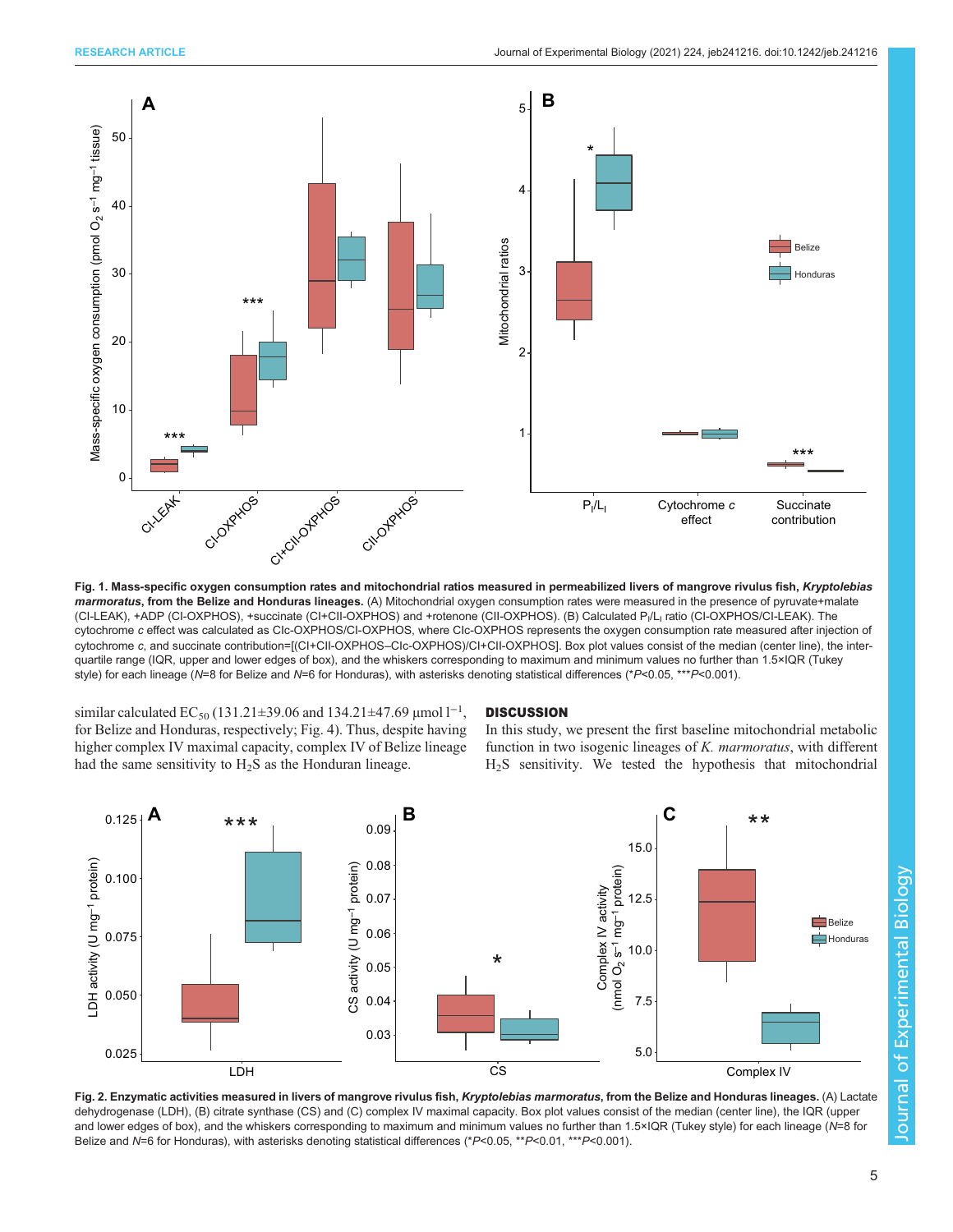<span id="page-5-0"></span>

fish, Kryptolebias marmoratus, from the Belize and Honduras lineages. (A) Mitochondrial oxygen consumption was measured following experiments described in [Fig. 1A,](#page-4-0) i.e. in the presence of pyruvate, malate, ADP, cytochrome c and succinate; after inhibition of complexes I and II by rotenone and malonate, respectively; and following successive injections of sulphide (0 to 98 µmol l<sup>-1</sup>; N=8 for Belize and N=6 for Honduras). A Michaelis–Menten curve was fitted to estimate the maximum rate of apparent H<sub>2</sub>S oxidation (V<sub>max</sub>) and the affinity of sulphide oxidase for sulphide (K<sub>m</sub>) for each mangrove rivulus lineage. (B) Mitochondrial oxygen consumption was measured following successive injections of sulphide (98 to 348 µmol l−<sup>1</sup> ) until complete inhibition was achieved (N=8 for Belize and N=6 for Honduras). The percentage of oxygen consumption inhibition was plotted against the H<sub>2</sub>S concentration, and a four-parameter logistic curve was fitted to estimate the  $EC_{50}$  (half-maximal effective concentration) for both lineages. (C) Representative traces of apparent H<sub>2</sub>S oxidation and mitochondrial respiration inhibition at high H<sub>2</sub>S concentration. Each injection of sulphide (or antimycin A: ana, last injection) in the chambers is represented by a dashed blue line, and the green line representing the chemical background due to oxygen consumption in the presence of  $H_2S$  without sample was subtracted from the respective values in the presence of tissue (red line). H<sub>2</sub>S concentrations on the x-axis refer to Na<sub>2</sub>S concentrations used, and potential H<sub>2</sub>S oxidation over time has been considered by measuring oxygen consumption in the presence of H<sub>2</sub>S without tissue. Results are means±s.e.m. R<sup>2</sup> represents the coefficient of determination for the fitting curve. Asterisks denote significant differences between  $V_{\rm max}$ , with \*\*\* $P$ <0.001.

mechanisms underpin H2S behavioural and physiological responses. To this end, we evaluated the apparent oxidation and inhibitory effects of  $H_2S$  on mitochondrial metabolism. Our results show that there are functional differences in mitochondrial physiology between lineages; the Honduran lineage has increased

mitochondrial capacities at the level of complex I and higher anaerobic capacities compared with the Belize lineage, as demonstrated by LDH activity. However, the Belize lineage has a higher capacity to oxidize succinate, although mitochondrial respiratory rates are more variable than in the Honduran lineage.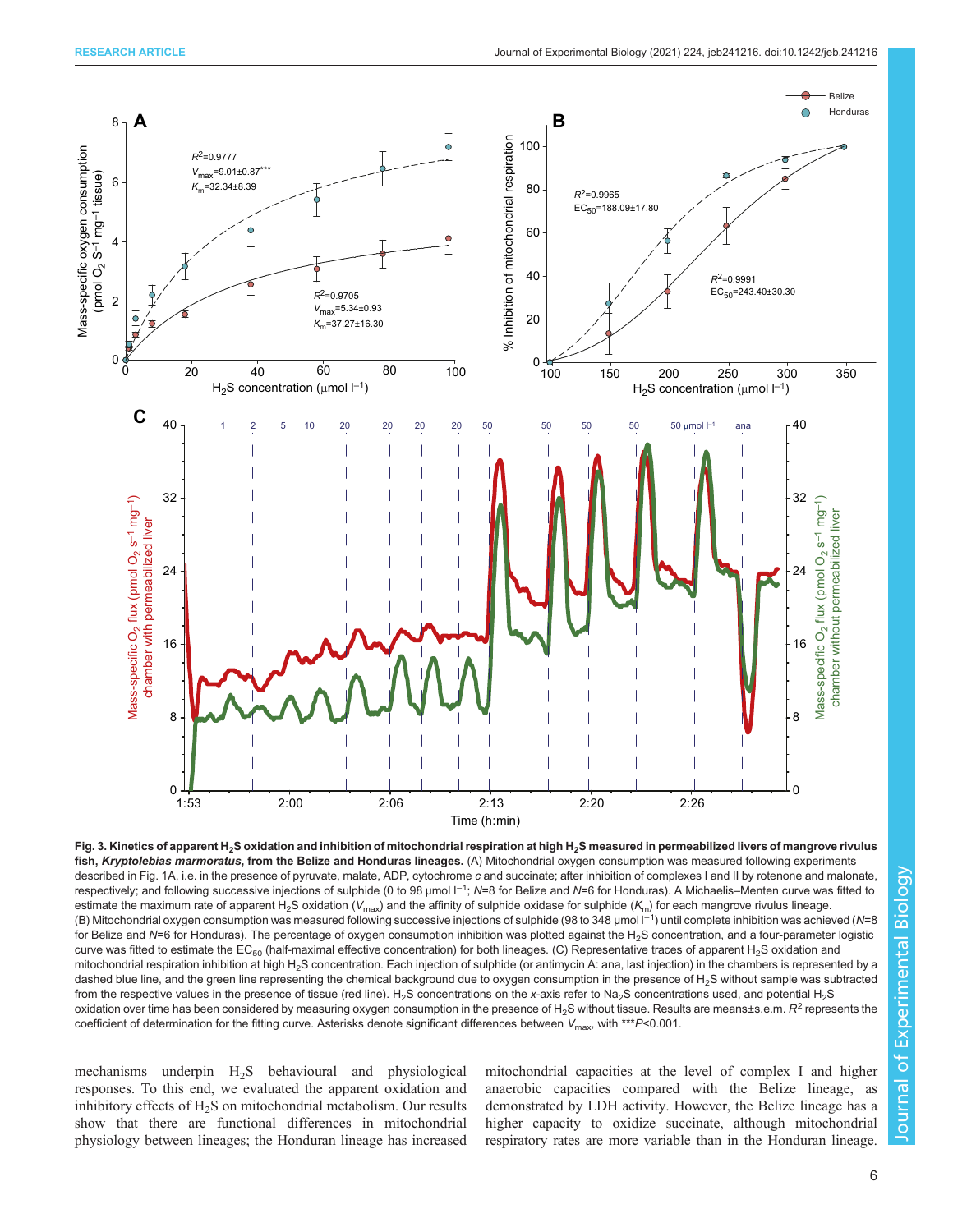<span id="page-6-0"></span>![](_page_6_Figure_1.jpeg)

Fig. 4. Inhibition of complex IV maximal capacity by  $H_2S$  measured in livers of mangrove rivulus fish, Kryptolebias marmoratus, from the Belize and Honduras lineages. Oxygen consumption was measured with glucose, ascorbic acid and cytochrome c and following successive injections of sulphide (0 to 498 µmol l−<sup>1</sup> ) until complete inhibition was achieved (N=8 for Belize and N=6 for Honduras). The percentage of oxygen consumption inhibition was plotted against the  $H_2S$  concentration, and a four-parameter logistic curve was fitted to estimate the  $EC_{50}$  (half-maximal effective concentration) for both lineages. H<sub>2</sub>S concentrations on the x-axis refer to Na<sub>2</sub>S concentrations used, and potential  $H_2S$  oxidation over time has been considered by measuring oxygen consumption in the presence of  $H_2S$  without homogenate. Results are means $\pm$ s.e.m.  $R^2$  represents the coefficient of determination for the fitting curve.

The Belize lineage also shows higher activities of CS and COX. Furthermore, we present evidence of differences in  $H_2S$ mitochondrial kinetics in our two isogenic lineages. Apparent H2S oxidation is higher in the Honduran lineage compared with the Belize lineage. Surprisingly, inhibitory effects of  $H_2S$  on mitochondrial oxygen consumption and COX activity were similar between lineages, although mitochondrial respiration is inhibited at slightly higher  $H_2S$  concentrations in the Belize lineage. These findings suggest that these two distinct genetic lineages have different strategies to cope with increasing  $H_2S$  concentrations in their environment, supporting our hypothesis and highlighting the importance of mitochondria in colonizing extreme environments.

Many distinctive differences in life history strategies, behaviour, metabolism and physiology have previously been found among isogenic lineages of mangrove rivulus [\(Grageda et al., 2005](#page-8-0); [Turko](#page-9-0) [et al., 2018;](#page-9-0) [Martin and Currie, 2020;](#page-8-0) [Rossi and Wright, 2020\)](#page-9-0). Notably, it has been shown that Honduran fish survive out of water for longer than Belize fish [\(Turko et al., 2018](#page-9-0)), which suggests differences in aerobic/anaerobic capacity between these lineages. Moreover, Honduras fish decrease their metabolic rate by 58% when emerged while Belize fish only reduce it by 31%, indicating that emersion tolerance is negatively associated with metabolic rate [\(Turko et al., 2019](#page-9-0)). Consistent with these previous studies, we show that Honduran fish have higher LDH activity than Belize fish, indicating a higher anaerobic capacity in the Honduran lineage [\(Fig. 2A](#page-4-0)). Similarly, we also observed increased activities of CS and complex IV in Belize fish, suggesting a higher aerobic capacity in this lineage ([Fig. 2](#page-4-0)B,C). Collectively, these observed differences in aerobic/anaerobic metabolism between lineages may underpin the distinct emersion tolerance in isogenic lineages of mangrove rivulus.

For both lineages, permeabilized liver preparations were of good quality, markedly increasing oxygen consumption with the addition

of ADP, but not changing with the addition of cytochrome  $c$ [\(Fig. 1](#page-4-0)B). Surprisingly, CI-LEAK and CI-OXPHOS were both significantly higher in the Honduran lineages, which translated to a higher calculated  $P_1/L_1$  ratio ([Fig. 1\)](#page-4-0). The higher CI-OXPHOS and  $P<sub>I</sub>/L<sub>I</sub>$  ratio both suggest increased oxidation capacity of complex I. In contrast, when succinate was added as substrate to measure CI+CII-OXPHOS (i.e. with complexes I and II substrates together), no differences between lineages were observed ([Fig. 1](#page-4-0)A). However, owing to lower CI-OXPHOS in the Belize lineage, this suggests that Belize fish have a higher capacity to oxidize succinate, which is substantiated by the succinate contribution ratio [\(Fig. 1B](#page-4-0)). Although these ratios calculated cannot be interpreted as definitive evidence for substrate oxidation efficiency at different steps of the ETS in the two lineages, they suggest that the Belize lineage might rely more on succinate as an oxidative substrate for complex II than the Honduras lineage, which might have a greater complex I oxidative capacity than the Belize lineage ([Fig. 1](#page-4-0)B). Succinate is a substrate that can accumulate in some fish upon exposure to hypoxia as an anaerobic end-product ([Hochachka, 1980; Johnston et al., 1975; Johnston,](#page-8-0) [1975\)](#page-8-0). Accumulation of succinate has been shown to occur in liver of North Sea eelpout (Zoarces viviparus) during heat stress as well as in marine invertebrates exposed to low oxygen during burrowing and has been suggested to be an indicator of mitochondrial anaerobiosis ([Pörtner et al., 2004](#page-9-0); [Strahl et al., 2011; Van Dijk et al.,](#page-9-0) [1999\)](#page-9-0). In air-breathing fish such as the catfish (Heteropneustes fossilis), a consistent increase in complex II activity was observed in muscle tissue following air exposure for up to 18 h [\(Paital, 2014\)](#page-8-0). It is now accepted that succinate accumulated during hypoxia can be rapidly oxidized by the mitochondria upon re-oxygenation in mammals and some aquatic vertebrates, a central process involved in ischemic/reperfusion injuries ([Bundgaard et al., 2018](#page-8-0), [2020](#page-8-0); [Chouchani et al., 2014](#page-8-0); [Cox and Gillis, 2020\)](#page-8-0). Thus, our results in Belize fish might reflect increased capacity to re-oxidize succinate, accumulated during  $H_2S$  avoidance, upon return to a welloxygenated environment. However, the calculated succinate contribution might not reflect real rates of succinate oxidation by complex II alone, as CII-OXPHOS is not different between lineages [\(Fig. 1](#page-4-0)A). Estimation of oxygen consumption with succinate and rotenone alone is thus needed for a proper evaluation of complex II contribution in both lineages and its implication in  $H_2S$  avoidance.

In addition to the differences in terms of respiration rates between lineages, Belize fish also displayed much more variable respiration rates than those from Honduras despite increased sampling size  $(N=8$  and  $N=6$  for Belize and Honduras lineages, respectively). This is mainly due to increased variation in body sizes in Belize fish. Interestingly, it has been recently shown that among-individual variation in mitochondrial functions could explain marked variation in growth performance independently of food intake ([Salin et al.,](#page-9-0) [2019\)](#page-9-0). Thus, the increased variation in mitochondrial respiration rates observed here might be due to an increased growth performance in some individuals of the Belize lineage. It would be interesting to investigate whether (i) increased mitochondrial respiration in Belize fish is associated with higher growth rates, and (ii) both these parameters are linked to differences in  $H_2S$ avoidance.

Increased anaerobic capacity is a common strategy for surviving elevated  $H_2S$  levels and is a key feature of  $H_2S$ -tolerant organisms living in sediments that experience periodic  $H_2S$  exposure [\(Hand](#page-8-0) [and Somero, 1983](#page-8-0); [Oeschger and Storey, 1990;](#page-8-0) [Vismann, 1991\)](#page-9-0). Moreover, it has been suggested that anaerobic capacity plays a key role in H<sub>2</sub>S tolerance in fishes as a short-term coping mechanism prior to behavioural avoidance [\(Bagarinao and Vetter, 1989](#page-8-0)). Thus,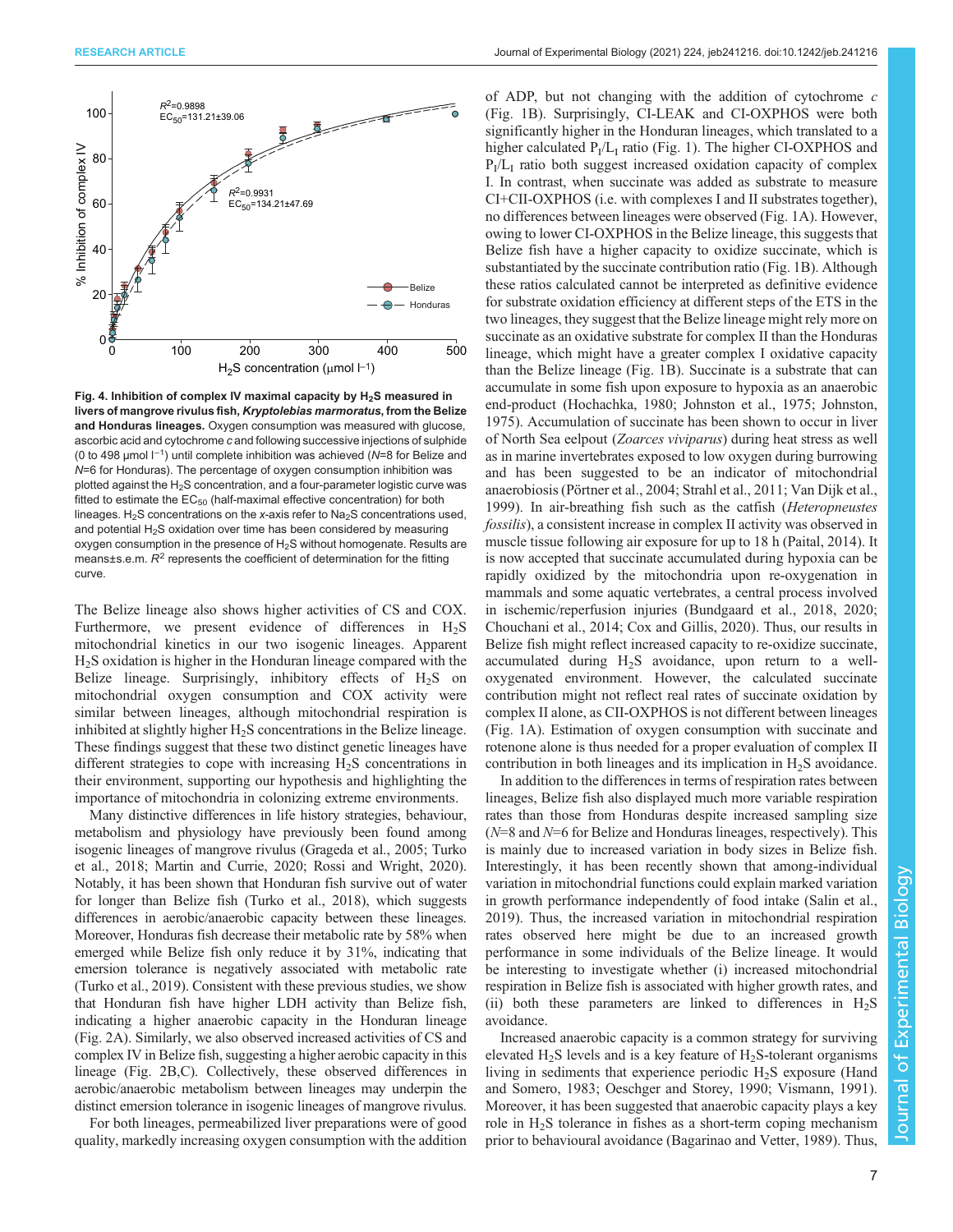higher anaerobic capacity in the Honduran lineage might indicate increased sensitivity to  $H_2S$ , as demonstrated in a previous study [\(Martin and Currie, 2020](#page-8-0)). This suggestion is also in line with the lower COX activity detected in Honduran fish [\(Fig. 2C](#page-4-0)), as this complex is the primary inhibitory target of  $H_2S$ . It has been suggested that fishes with higher  $H_2S$  tolerance typically have higher sulphide oxidation abilities [\(Bagarinao and Vetter, 1989,](#page-8-0) [1990](#page-8-0)). In contrast, we show that despite a decreased COX activity and higher  $H<sub>2</sub>S$  sensitivity ([Martin and Currie, 2020](#page-8-0)), Honduran fish have a higher apparent mitochondrial capacity to oxidize  $H_2S$ than Belize fish  $(V_{\text{max}}=9.01\pm0.87$  and  $V_{\text{max}}=5.34\pm0.93$ , respectively; [Fig. 3](#page-5-0)A) combined with higher LDH activity. By way of comparison, amphibious mudskippers (Boleophthalmus boddaerti) demonstrate reliance on both aerobic and anaerobic mechanisms of H<sub>2</sub>S detoxification, showing increased lactate levels and oxidation rates in the presence of  $H_2S$  ([Ip et al., 2004](#page-8-0)). In the Mexican molly, *Poecilia mexicana*, individuals from Poecilia mexicana, individuals from geographically separated sub-populations respond differently to H2S at the mitochondrial level, with certain populations demonstrating modified COX activity whereas other populations lack resistant COX and rely on other tolerance mechanisms [\(Greenway et al., 2020\)](#page-8-0). Hence, a possible explanation for our results is that the Honduran and Belize lineages do not only rely on sulphide oxidation capacity to tolerate high  $H_2S$ , but have divergent physiological strategies (e.g. increased COX activity) to cope with high  $H_2S$  levels in their environment. Given that these lineages have been bred in the laboratory for many generations without environmental exposure to  $H_2S$ , we cannot rule out that the gene expression of the H2S detoxifying enzyme, SQR, or other ETS components, may have altered over time and distinctly between the two lineages.

Despite possible genetic differences in coping with high  $H_2S$ , we demonstrate that mangrove rivulus from both the Honduran and Belize lineages have the capacity to detoxify  $H_2S$  in liver mitochondria. Both lineages are able to oxidize  $H_2S$  at concentrations up to  $100 \mu$ mol l<sup>−1</sup> before mitochondrial respiration starts to be inhibited ([Fig. 3A](#page-5-0) and B). In contrast, the H<sub>2</sub>S-tolerant California killifish (*Fundulus parvipinnis*) begins to decrease mitochondrial oxidation at approximately 20  $\mu$ mol l<sup>-1</sup> sulphide; in the less-tolerant speckled sanddab (Citharichthys) stigmaeus), oxidation is inhibited at concentrations <10  $\mu$ mol l<sup>-1</sup> [\(Bagarinao and Vetter, 1990](#page-8-0)). Compared with other native mangrove fish such as molly (*Poecilia orri*) and gambusia (Gambusia sp.), mangrove rivulus are considerably more tolerant to elevated  $H_2S$  [\(Rossi et al., 2019\)](#page-9-0). However, in the lugworm, Arenicola marina, sulphide oxidation is not inhibited by the presence of H<sub>2</sub>S and continues to function up to ~350 µmol l<sup>-1</sup> [\(Völkel and Grieshaber, 1996\)](#page-9-0), concentrations at which we observed total inhibition of mitochondrial respiration in both lineages [\(Fig. 3](#page-5-0)B). It is important to note that [Martin and Currie](#page-8-0) [\(2020\)](#page-8-0) reported that the Honduran and Belize lineages emerge from water at concentrations of ~200 and ~400 µmol  $1^{-1}$  H<sub>2</sub>S, respectively. We found here that at a concentration of 200 μmol l<sup>-1</sup> sulphide, mitochondrial respiration was decreased by approximately 50% and 30% in Honduran and Belize fish, respectively ([Fig. 3](#page-5-0)B), suggesting that emersion concentration is related to apparent mitochondrial  $H<sub>2</sub>S$  oxidation capacity in these fish. However, at ~350 µmol  $l^{-1}$  sulphide, both lineages displayed complete inhibition of mitochondrial respiration [\(Fig. 3B](#page-5-0)). Hence, lineage differences in H2S sensitivity observed by [Martin](#page-8-0) [and Currie \(2020\)](#page-8-0) cannot be fully explained by the apparent mitochondrial  $H_2S$  oxidation capacities in the liver noted here.

Other, yet-to-be-determined mechanisms of sulphide detoxification are likely to play a role in lineage differences in  $H_2S$  sensitivity.

Surprisingly, the higher COX activity in Belize fish is not related to increased resistance of this complex to  $H<sub>2</sub>S$  inhibition. Indeed, both lineages had very similar COX inhibition curves, with almost identical EC<sub>50</sub> values for H<sub>2</sub>S (131.21±39.06 and 134.21± 47.69 µmol  $1^{-1}$  sulphide for Belize and Honduras, respectively; [Fig. 4](#page-6-0)). To survive in sulphidic environments, different lineages of P. mexicana often modify the same physiological pathways in different ways ([Tobler et al., 2018\)](#page-9-0). Moreover in mangrove fishes, tolerance might be the result of selection of standing genetic variation and *de novo* mutations [\(Greenway et al., 2020;](#page-8-0) [Pfenninger](#page-9-0) [et al., 2014, 2015](#page-9-0)). COX is a mitochondrial complex encoded by both nuclear and mitochondrial DNA (mtDNA). mtDNA variations influence metabolic adjustments to environmental parameters such as temperature and diet [\(Baris et al., 2017](#page-8-0); [Healy et al., 2017](#page-8-0); [Pichaud et al., 2012](#page-9-0), [2013](#page-9-0)). Thus, selection for specific mitochondrial genotypes and/or phenotypes might also have arisen from  $H<sub>2</sub>S$  exposure in sulphidic environments. Indeed, in P. mexicana, it has been shown that two different lineages have shared amino acid substitutions in *cox1* mtDNA genes, which likely cause conformational changes in the COX1 subunit blocking the access to H2S [\(Pfenninger et al., 2014\)](#page-9-0). In our case, it is possible that mutations at the catalytic core of COX constituted by the three mtDNA encoded subunits [\(Kadenbach and Hüttemann, 2015\)](#page-8-0) changed its activity in either the Belize or Honduran lineage, whereas the binding site of  $H_2S$  in COX1 ([Cooper and Brown,](#page-8-0) [2008\)](#page-8-0) remains unaffected. Future studies examining mtDNA divergences in COX subunits in different lineages of mangrove rivulus exposed to different H2S concentrations could shed light on the role of potential mtDNA mutations in adaptations of this species to sulphidic environments.

In summary, we show that two distinct isogenic lineages of mangrove rivulus have differently adapted to sulphidic environments. These adaptations likely indicate divergences in mitochondrial function and metabolism that have allowed the lineages to develop different strategies to tolerate high  $H_2S$  levels in their environments.  $H_2S$  sensitivity and emersion time seem to be related to the aerobic/anaerobic capacities as well as to the sensitivity of  $COX$  to inhibition by  $H<sub>2</sub>S$  of both lineages. Specifically, fish from the Honduran lineage have a higher anaerobic capacity, which allows them to emerge at lower  $H_2S$ concentrations [\(Martin and Currie, 2020\)](#page-8-0) and thus be in terrestrial environments for an extended time ([Turko et al., 2019\)](#page-9-0). Honduran fish are also able to oxidize  $H_2S$  at higher rates, which allows rapid H2S detoxification by their mitochondria. In contrast, fish from the Belize lineage can be exposed to higher  $H_2S$  concentrations in their environment because of increased COX activity and mitochondrial respiration, as their aerobic capacity is slightly more resistant to inhibition by  $H_2S$ . Moreover, the calculated increased capacity to oxidize succinate in Belize fish suggests that this metabolite might accumulate during anaerobic metabolism and is oxidized after oxygen concentration returns to normal in their aquatic environment. However, this has to be tested by specifically measuring succinate levels and oxygen consumption rates by complex II individually. Our study demonstrates the importance of mitochondrial  $H_2S$  oxidation in fish exposed to high  $H_2S$ concentrations and highlights possible genetic and/or functional mitochondrial adaptations to sulphidic environments. Mitochondrial functions might have been crucial for fish to adapt to these extreme environments and to develop avoidance mechanisms, allowing them to survive harsh, sulphidic conditions.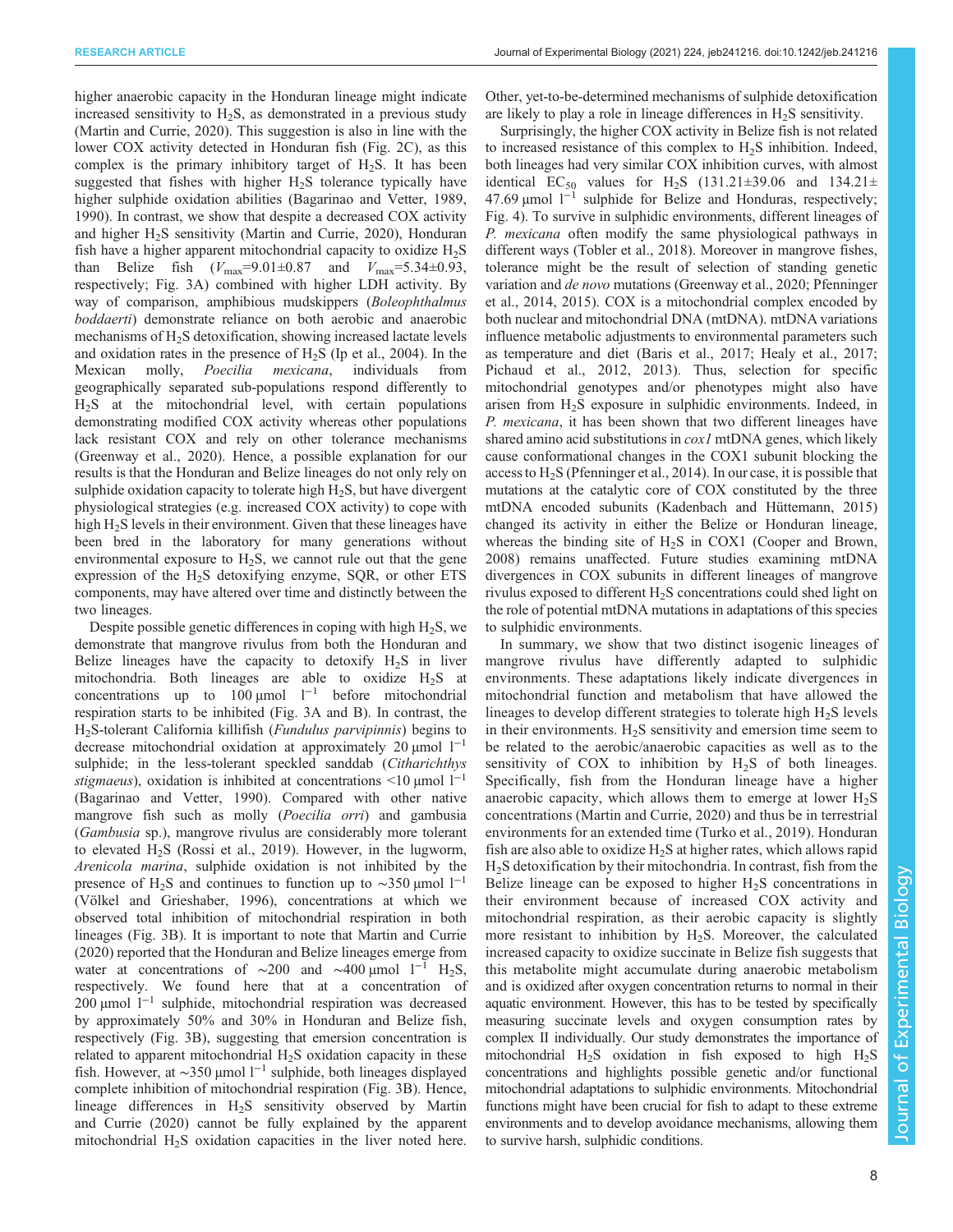#### <span id="page-8-0"></span>Acknowledgements

We would like to thank Florence Hunter-Manseau for her help with enzymatic activities.

# Competing interests

The authors declare no competing or financial interests.

#### Author contributions

Conceptualization: K.M., S.C., N.P.; Methodology: K.M., N.P.; Validation: S.C., N.P.; Formal analysis: N.P.; Writing - original draft: K.M., S.C., N.P.; Writing - review & editing: K.M., S.C., N.P.; Funding acquisition: N.P., S.C.

#### Funding

N.P. was funded by the Natural Sciences and Engineering Research Council of Canada (NSERC) (Discovery grant number RGPIN-2017-05100) and the Université de Moncton. S.C. was funded by NSERC (Discovery grant number RGPIN-06177).

#### Data availability

All data collected are available from Mendeley at [http://dx.doi.org/10.17632/](http://dx.doi.org/10.17632/x2c39mzr4t.1) [x2c39mzr4t.1.](http://dx.doi.org/10.17632/x2c39mzr4t.1)

#### References

- [Abel, D. C., Koenig, C. C. and Davis, W. P.](https://doi.org/10.1007/BF00002329) (1987). Emersion in the mangrove forest fish Rivulus marmoratus[: a unique response to hydrogen sulfide.](https://doi.org/10.1007/BF00002329) Environ. Biol. Fish. 18[, 67-72. doi:10.1007/BF00002329](https://doi.org/10.1007/BF00002329)
- Bagarinao, T. [\(1992\). Sulfide as an environmental factor and toxicant: tolerance and](https://doi.org/10.1016/0166-445X(92)90015-F) [adaptations in aquatic organisms.](https://doi.org/10.1016/0166-445X(92)90015-F) Aquat. Toxicol. 24, 21-62. doi:10.1016/0166- [445X\(92\)90015-F](https://doi.org/10.1016/0166-445X(92)90015-F)
- Bagarinao, T. and Vetter, R. D. [\(1989\). Sulfide tolerance and detoxification in](https://doi.org/10.1007/BF00397262) shallow-water marine fishes. Mar. Biol. 103[, 291-302. doi:10.1007/BF00397262](https://doi.org/10.1007/BF00397262)
- Bagarinao, T. and Vetter, R. D. [\(1990\). Oxidative detoxification of sulfide by](https://doi.org/10.1007/BF00258979) [mitochondria of the California killifish](https://doi.org/10.1007/BF00258979) Fundulus parvipinnis and the speckled sanddab [Citharichthys sitgmaeus](https://doi.org/10.1007/BF00258979). J. Comp. Physiol. B 160, 519-527. doi:10. [1007/BF00258979](https://doi.org/10.1007/BF00258979)
- [Baris, T. Z., Wagner, D. N., Dayan, D. I., Du, X., Blier, P. U., Pichaud, N., Oleksiak,](https://doi.org/ doi:10.1371/journal.pgen.1006517) M. F. and Crawford, D. L. [\(2017\). Evolved genetic and phenotypic differences](https://doi.org/ doi:10.1371/journal.pgen.1006517) [due to mitochondrial](https://doi.org/ doi:10.1371/journal.pgen.1006517)–nuclear interactions. PLoS Genet. 13, e1006517.doi:10. [1371/journal.pgen.1006517](https://doi.org/ doi:10.1371/journal.pgen.1006517)
- [Bartholomew, T. C., Powell, G. M., Dodgson, K. S. and Curtis, C. G.](https://doi.org/10.1016/0006-2952(80)90346-9) (1980). [Oxidation of sodium sulphide by rat liver, lungs and kidney.](https://doi.org/10.1016/0006-2952(80)90346-9) Biochem. Pharmacol. 29[, 2431-2437. doi:10.1016/0006-2952\(80\)90346-9](https://doi.org/10.1016/0006-2952(80)90346-9)
- [Beauchamp, R. O., Bus, J. S., Popp, J. A., Boreiko, C. J., Andjelkovich, D. A.](https://doi.org/10.3109/10408448409029321) and Leber, P. [\(1984\). A critical review of the literature on hydrogen sulfide toxicity.](https://doi.org/10.3109/10408448409029321) Crit. Rev. Toxicol. 13[, 25-97. doi:10.3109/10408448409029321](https://doi.org/10.3109/10408448409029321)
- Blier, P. U. and Lemieux, H. [\(2001\). The impact of the thermal sensitivity of](https://doi.org/10.1007/s003600000169) cytochrome c [oxidase on the respiration rate of Arctic charr red muscle](https://doi.org/10.1007/s003600000169) mitochondria. J. Comp. Physiol. B 171[, 247-253. doi:10.1007/s003600000169](https://doi.org/10.1007/s003600000169)
- [Bundgaard, A., James, A. M., Joyce, W., Murphy, M. P. and Fago, A.](https://doi.org/10.1242/jeb.174391) (2018). [Suppression of reactive oxygen species generation in heart mitochondria from](https://doi.org/10.1242/jeb.174391) [anoxic turtles: the role of complex I](https://doi.org/10.1242/jeb.174391) S-nitrosation. J. Exp. Biol. 221, jeb174391. [doi:10.1242/jeb.174391](https://doi.org/10.1242/jeb.174391)
- [Bundgaard, A., Ruhr, I. M., Fago, A. and Galli, G. L. J.](https://doi.org/10.1016/j.coemr.2020.01.002) (2020). Metabolic [adaptations to anoxia and reoxygenation: new lessons from freshwater turtles and](https://doi.org/10.1016/j.coemr.2020.01.002) crucian carp. [Curr. Opin. Endocr. Metab. Res.](https://doi.org/10.1016/j.coemr.2020.01.002) 11, 55-64. doi:10.1016/j.coemr. [2020.01.002](https://doi.org/10.1016/j.coemr.2020.01.002)
- Cavanaugh, C. M. [\(1983\). Symbiotic chemoautotrophic bacteria in marine](https://doi.org/10.1038/302058a0) [invertebrates from sulphide-rich habitats.](https://doi.org/10.1038/302058a0) Nature 302, 58-61. doi:10.1038/ [302058a0](https://doi.org/10.1038/302058a0)
- Chouchani, E. T., Pell, V. R., Gaude, E. Aksentijević, D., Sundier, S. Y., Robb, [E. L., Logan, A., Nadtochiy, S. M., Ord, E. N. J., Smith, A. C. et al.](https://doi.org/10.1038/nature13909) (2014). [Ischaemic accumulation of succinate controls reperfusion injury through](https://doi.org/10.1038/nature13909) mitochondrial ROS. Nature 515[, 431-435. doi:10.1038/nature13909](https://doi.org/10.1038/nature13909)
- [Cochrane, P. V., Rossi, G. S., Tunnah, L., Jonz, M. G. and Wright, P. A.](https://doi.org/10.1007/s00360-019-01204-0) (2019). [Hydrogen sulphide toxicity and the importance of amphibious behaviour in a](https://doi.org/10.1007/s00360-019-01204-0) [mangrove fish inhabiting sulphide-rich habitats.](https://doi.org/10.1007/s00360-019-01204-0) J. Comp. Physiol. B 189, 223-235. [doi:10.1007/s00360-019-01204-0](https://doi.org/10.1007/s00360-019-01204-0)
- Cooper, C. E. and Brown, G. C. [\(2008\). The inhibition of mitochondrial cytochrome](https://doi.org/10.1007/s10863-008-9166-6) [oxidase by the gases carbon monoxide, nitric oxide, hydrogen cyanide and](https://doi.org/10.1007/s10863-008-9166-6) [hydrogen sulfide: chemical mechanism and physiological.](https://doi.org/10.1007/s10863-008-9166-6) J. Bioenerg. Biomembr. 40[, 533-539. doi:10.1007/s10863-008-9166-6](https://doi.org/10.1007/s10863-008-9166-6)
- Cox, G. K. and Gillis, T. E. [\(2020\). Surviving anoxia: the maintenance of energy](https://doi.org/10.1242/jeb.207613) [production and tissue integrity during anoxia and reoxygenation.](https://doi.org/10.1242/jeb.207613) J. Exp. Biol. 223, [jeb207613. doi:10.1242/jeb.207613](https://doi.org/10.1242/jeb.207613)
- Dubilier, N., Mü[lders, C., Ferdelman, T., de Beer, D., Pernthaler, A., Klein, M.,](https://doi.org/10.1038/35077067) Wagner, M., Ersé[us, C., Thiermann, F., Krieger, J. et al.](https://doi.org/10.1038/35077067) (2001). Endosymbiotic [sulphate-reducing and sulphide-oxidizing bacteria in an oligochaete worm.](https://doi.org/10.1038/35077067) Nature 411[, 298-302. doi:10.1038/35077067](https://doi.org/10.1038/35077067)
- Ekströ[m, A., Sandblom, E., Blier, P. U., Dupont Cyr, B.-A., Brijs, J. and Pichaud,](https://doi.org/10.1242/jeb.150698) N. [\(2017\). Thermal sensitivity and phenotypic plasticity of cardiac mitochondrial](https://doi.org/10.1242/jeb.150698) [metabolism in European perch,](https://doi.org/10.1242/jeb.150698) Perca fluviatilis. J. Exp. Biol. 220, 386-396. doi:10. [1242/jeb.150698](https://doi.org/10.1242/jeb.150698)
- [Ellison, A., Wright, P., Taylor, D. S., Cooper, C., Regan, K., Currie, S. and](https://doi.org/10.1002/ece3.289) Consuegra, S. [\(2012\). Environmental diel variation, parasite loads, and local](https://doi.org/10.1002/ece3.289) [population structuring of a mixed-mating mangrove fish.](https://doi.org/10.1002/ece3.289) Ecol. Evol. 2, 1682-1695. [doi:10.1002/ece3.289](https://doi.org/10.1002/ece3.289)
- [Iftikar, F. I., MacDonald, J. R., Baker, D. W., Renshaw, G. M. C. and Hickey,](https://doi.org/10.1242/jeb.098798) A. J. R. [\(2014\). Could thermal sensitivity of mitochondria determine species](https://doi.org/10.1242/jeb.098798) [distribution in a changing climate?](https://doi.org/10.1242/jeb.098798) J. Exp. Biol. 217, 2348-2357. doi:10.1242/jeb. [098798](https://doi.org/10.1242/jeb.098798)
- [Ip, Y. K., Randall, D. J., Kok, T. K. T., Barzaghi, C., Wright, P. A., Ballantyne, J. S.,](https://doi.org/10.1242/jeb.00788) [Wilson, J. M. and Chew, S. F.](https://doi.org/10.1242/jeb.00788) (2004). The giant mudskipper Periophthalmodon schlosseri facilitates active NH<sub>4</sub><sup>[+](https://doi.org/10.1242/jeb.00788)</sup> [excretion by increasing acid excretion and](https://doi.org/10.1242/jeb.00788) decreasing NH<sub>3</sub> [permeability in the skin.](https://doi.org/10.1242/jeb.00788) J. Exp. Biol. 207, 787-801. doi:10.1242/ [jeb.00788](https://doi.org/10.1242/jeb.00788)
- Gnaiger, E. [\(2009\). Capacity of oxidative phosphorylation in human skeletal muscle:](https://doi.org/10.1016/j.biocel.2009.03.013) [new perspectives of mitochondrial physiology.](https://doi.org/10.1016/j.biocel.2009.03.013) Int. J. Biochem. Cell Biol. 41, [1837-1845. doi:10.1016/j.biocel.2009.03.013](https://doi.org/10.1016/j.biocel.2009.03.013)
- [Grageda, V. C., Sakakura, Y., Minamimoto, M. and Hagiwara, A.](https://doi.org/10.1007/s10641-005-2196-6) (2005). [Differences in life-history traits in two clonal strains of the self-fertilizing fish,](https://doi.org/10.1007/s10641-005-2196-6) Rivulus marmoratus. Environ. Biol. Fishes 73[, 427-436. doi:10.1007/s10641-005-](https://doi.org/10.1007/s10641-005-2196-6) [2196-6](https://doi.org/10.1007/s10641-005-2196-6)
- [Greenway, R., Barts, N., Henpita, C., Brown, A. P., Arias Rodriguez, L.,](https://doi.org/10.1073/pnas.2004223117) Rodríguez Peñ[a, C. M., Arndt, S., Lau, G. Y., Murphy, M. P., Wu, L. et al.](https://doi.org/10.1073/pnas.2004223117) (2020). [Convergent evolution of conserved mitochondrial pathways underlies repeated](https://doi.org/10.1073/pnas.2004223117) [adaptation to extreme environments.](https://doi.org/10.1073/pnas.2004223117) Proc. Natl. Acad. Sci. USA 117, [16424-16430. doi:10.1073/pnas.2004223117](https://doi.org/10.1073/pnas.2004223117)
- Grieshaber, M. K. and Völkel, S. [\(1998\). Animal adaptations for tolerance and](https://doi.org/10.1146/annurev.physiol.60.1.33) [exploitation of poisonous sulfide.](https://doi.org/10.1146/annurev.physiol.60.1.33) Annu. Rev. Physiol. 60, 33-53. doi:10.1146/ [annurev.physiol.60.1.33](https://doi.org/10.1146/annurev.physiol.60.1.33)
- Hand, S. C. and Somero, G. N. [\(1983\). Energy metabolism pathways of](https://doi.org/10.2307/1541362) [hydrothermal vent animals: adaptations to a food-rich and sulfide-rich deep-sea](https://doi.org/10.2307/1541362) environment. Biol. Bull. 165[, 167-181. doi:10.2307/1541362](https://doi.org/10.2307/1541362)
- [Healy, T. M., Bryant, H. J. and Schulte, P. M.](https://doi.org/10.1111/mec.13945) (2017). Mitochondrial genotype and [phenotypic plasticity of gene expression in response to cold acclimation in killifish.](https://doi.org/10.1111/mec.13945) Mol. Ecol. 26[, 814-830. doi:10.1111/mec.13945](https://doi.org/10.1111/mec.13945)
- [Hildebrandt, T. M. and Grieshaber, M. K.](https://doi.org/10.1111/j.1742-4658.2008.06482.x) (2008). Three enzymatic activities [catalyze the oxidation of sulfide to thiosulfate in mammalian and invertebrate](https://doi.org/10.1111/j.1742-4658.2008.06482.x) mitochondria. FEBS J. 275[, 3352-3361. doi:10.1111/j.1742-4658.2008.06482.x](https://doi.org/10.1111/j.1742-4658.2008.06482.x)

Hochachka, P. W. (1980). Living Without Oxygen: Open and Closed Systems in Hypoxia Tolerance. Cambridge, MA: Harvard University Press.

- Johnston, I. A. [\(1975\). Studies on the swimming musculature of the rainbow trout. II.](https://doi.org/10.1111/j.1095-8649.1975.tb04621.x) [Muscle metabolism during severe hypoxia.](https://doi.org/10.1111/j.1095-8649.1975.tb04621.x) J. Fish. Biol. 7, 459-467. doi:10.1111/j. [1095-8649.1975.tb04621.x](https://doi.org/10.1111/j.1095-8649.1975.tb04621.x)
- [Johnston, I. A., Ward, P. S. and Goldspink, G.](https://doi.org/10.1111/j.1095-8649.1975.tb04620.x) (1975). Studies on the swimming [musculature of the rainbow trout I. Fibre types.](https://doi.org/10.1111/j.1095-8649.1975.tb04620.x) J. Fish. Biol. 7, 451-458. doi:10. [1111/j.1095-8649.1975.tb04620.x](https://doi.org/10.1111/j.1095-8649.1975.tb04620.x)
- Kadenbach, B. and Hüttemann, M. [\(2015\). The subunit composition and function](https://doi.org/10.1016/j.mito.2015.07.002) [of mammalian cytochrome c oxidase.](https://doi.org/10.1016/j.mito.2015.07.002) Mitochondrion 24, 64-76. doi:10.1016/j. [mito.2015.07.002](https://doi.org/10.1016/j.mito.2015.07.002)
- [Kelley, J. L., Arias-Rodriguez, L., Patacsil Martin, D., Yee, M.-C., Bustamante,](https://doi.org/10.1093/molbev/msw020) C. D. and Tobler, M. [\(2016\). Mechanisms underlying adaptation to life in](https://doi.org/10.1093/molbev/msw020) hydrogen sulfide–rich environments. Mol. Biol. Evol. 33[, 1419-1434. doi:10.1093/](https://doi.org/10.1093/molbev/msw020) [molbev/msw020](https://doi.org/10.1093/molbev/msw020)
- [Kuznetsov, A. V., Veksler, V., Gellerich, F. N., Saks, V., Margreiter, R. and Kunz,](https://doi.org/10.1038/nprot.2008.61) W. S. [\(2008\). Analysis of mitochondrial function](https://doi.org/10.1038/nprot.2008.61) in situ in permeabilized muscle fibers, tissues and cells. Nat. Protoc. 3[, 965-976. doi:10.1038/nprot.2008.61](https://doi.org/10.1038/nprot.2008.61)
- Lloyd, D., Kristensen, B. and Degn, H. [\(1981\). Oxidative detoxification of hydrogen](https://doi.org/10.1099/00221287-126-1-167) [sulphide detected by mass spectrometry in the soil amoeba](https://doi.org/10.1099/00221287-126-1-167) Acanthamoeba castellanii. J. Gen. Microbiol. 126[, 167-170. doi:10.1099/00221287-126-1-167](https://doi.org/10.1099/00221287-126-1-167)
- Martin, K. E. and Currie, S. [\(2020\). Hydrogen sulphide sensitivity and tolerance in](https://doi.org/10.1007/s00360-020-01302-4) [genetically distinct lineages of a selfing mangrove fish \(](https://doi.org/10.1007/s00360-020-01302-4)Kryptolebias marmoratus). J. Comp. Physiol. B 190[, 761-770. doi:10.1007/s00360-020-01302-4](https://doi.org/10.1007/s00360-020-01302-4)
- Nicholls, P. and Kim, J.-K. [\(1982\). Sulphide as an inhibitor and electron donor for](https://doi.org/10.1139/o82-076) the cytochrome c oxidase system. Can. J. Biochem. 60[, 613-623. doi:10.1139/](https://doi.org/10.1139/o82-076) [o82-076](https://doi.org/10.1139/o82-076)
- Oeschger, R. and Storey, K. B. [\(1990\). Regulation of glycolytic enzymes in the](https://doi.org/10.1007/BF01314809) marine invertebrate Halicryptus spinulosus [\(Priapulida\) during environmental](https://doi.org/10.1007/BF01314809) [anoxia and exposure to hydrogen sulfide.](https://doi.org/10.1007/BF01314809) Mar. Biol. 106, 261-266. doi:10.1007/ [BF01314809](https://doi.org/10.1007/BF01314809)

Paital, B. [\(2014\). Modulation of redox regulatory molecules and electron transport](https://doi.org/10.1007/s00360-013-0778-8) [chain activity in muscle of air breathing fish](https://doi.org/10.1007/s00360-013-0778-8) Heteropneustes fossilis under air exposure stress. J. Comp. Physiol. B 184[, 65-76. doi:10.1007/s00360-013-0778-8](https://doi.org/10.1007/s00360-013-0778-8)

Pesta, D. and Gnaiger, E. [\(2012\). High-resolution respirometry: OXPHOS protocols](https://doi.org/10.1007/978-1-61779-382-0_3) [for human cells and permeabilized fibers from small biopsies of human muscle. In](https://doi.org/10.1007/978-1-61779-382-0_3) [Mitochondrial Bioenergetics: Methods and Protocols, Methods in Molecular](https://doi.org/10.1007/978-1-61779-382-0_3) Biology [\(ed. C. Palmeira and A. Moreno\), pp. 25-58. Humana Press. doi:10.1007/](https://doi.org/10.1007/978-1-61779-382-0_3) [978-1-61779-382-0\\_3](https://doi.org/10.1007/978-1-61779-382-0_3)